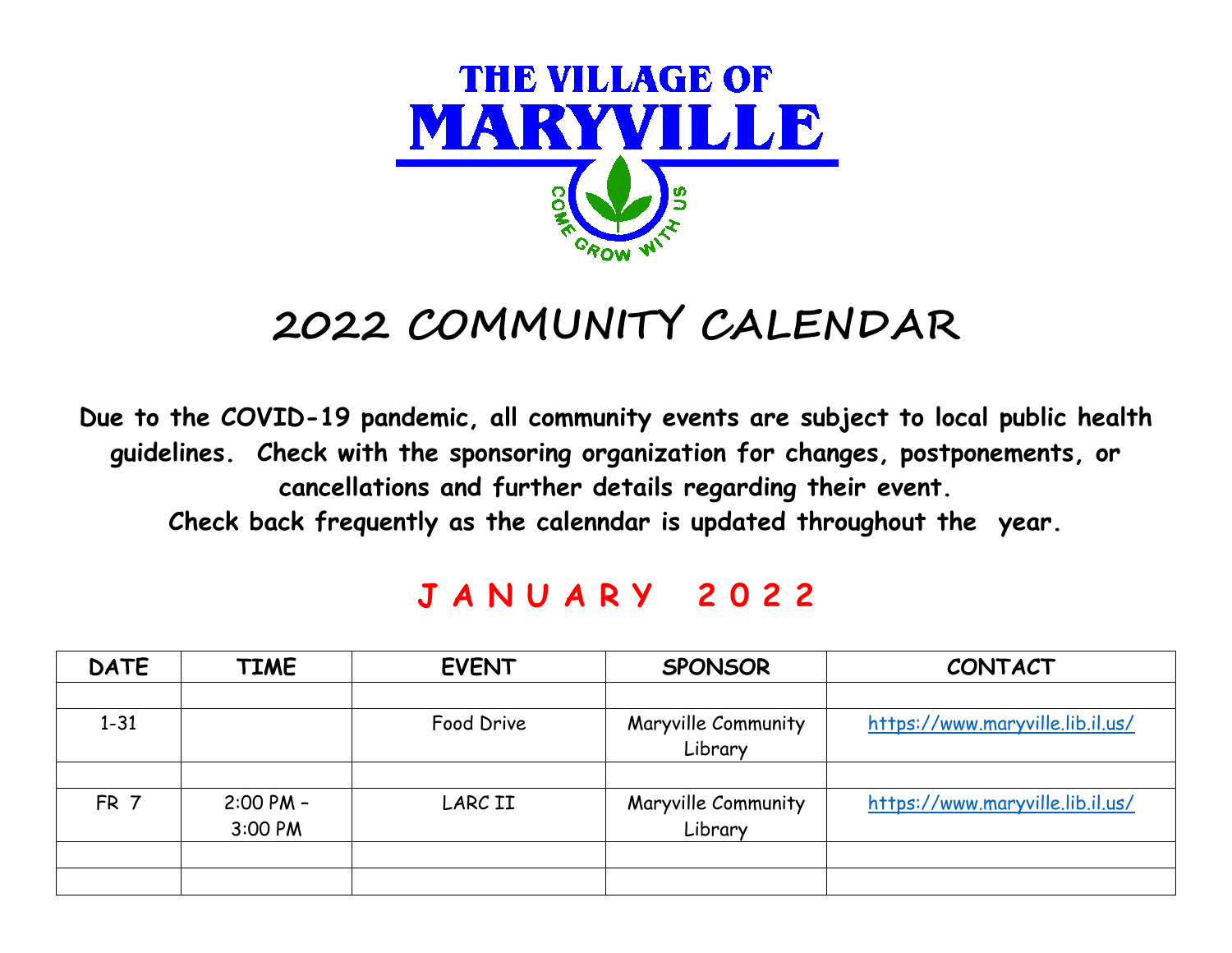| SA <sub>8</sub> | 10:00 AM -<br>2:00 PM    | Open House                                                         | Maryville Heritage<br>Museum                                    | 128 E Zupan Street                                                                    |
|-----------------|--------------------------|--------------------------------------------------------------------|-----------------------------------------------------------------|---------------------------------------------------------------------------------------|
|                 |                          |                                                                    |                                                                 |                                                                                       |
| <b>WE 19</b>    | $2:00$ PM $-$<br>3:00 PM | History Speaks @<br>Cambridge House                                | Maryville Community<br>Library                                  | https://www.maryville.lib.il.us/                                                      |
|                 |                          |                                                                    |                                                                 |                                                                                       |
| <b>FR 21</b>    | 1:00 PM $-$<br>2:00 PM   | LARC I                                                             | Maryville Community<br>Library                                  | https://www.maryville.lib.il.us/                                                      |
|                 |                          |                                                                    |                                                                 |                                                                                       |
| <b>SU 30</b>    | $11:00$ AM -<br>1:00 PM  | Open House                                                         | St. John Neumann<br>142 Wilma Drive                             | www.sjncrusaders.org<br>Facebook: @stjohnneumanncrusaders                             |
| <b>SU 30</b>    | 1:00 PM $-$<br>3:00 PM   | Discovery Series: Scams<br><b>Steve Baker</b><br>In person or Zoom | Parks & Recreation<br>Community Center<br>500 E Division Street | parksandrec@maryville-il.us<br>Zoom Meeting ID:<br>850 8666 4733<br>Pass Code: 236771 |
|                 |                          |                                                                    |                                                                 |                                                                                       |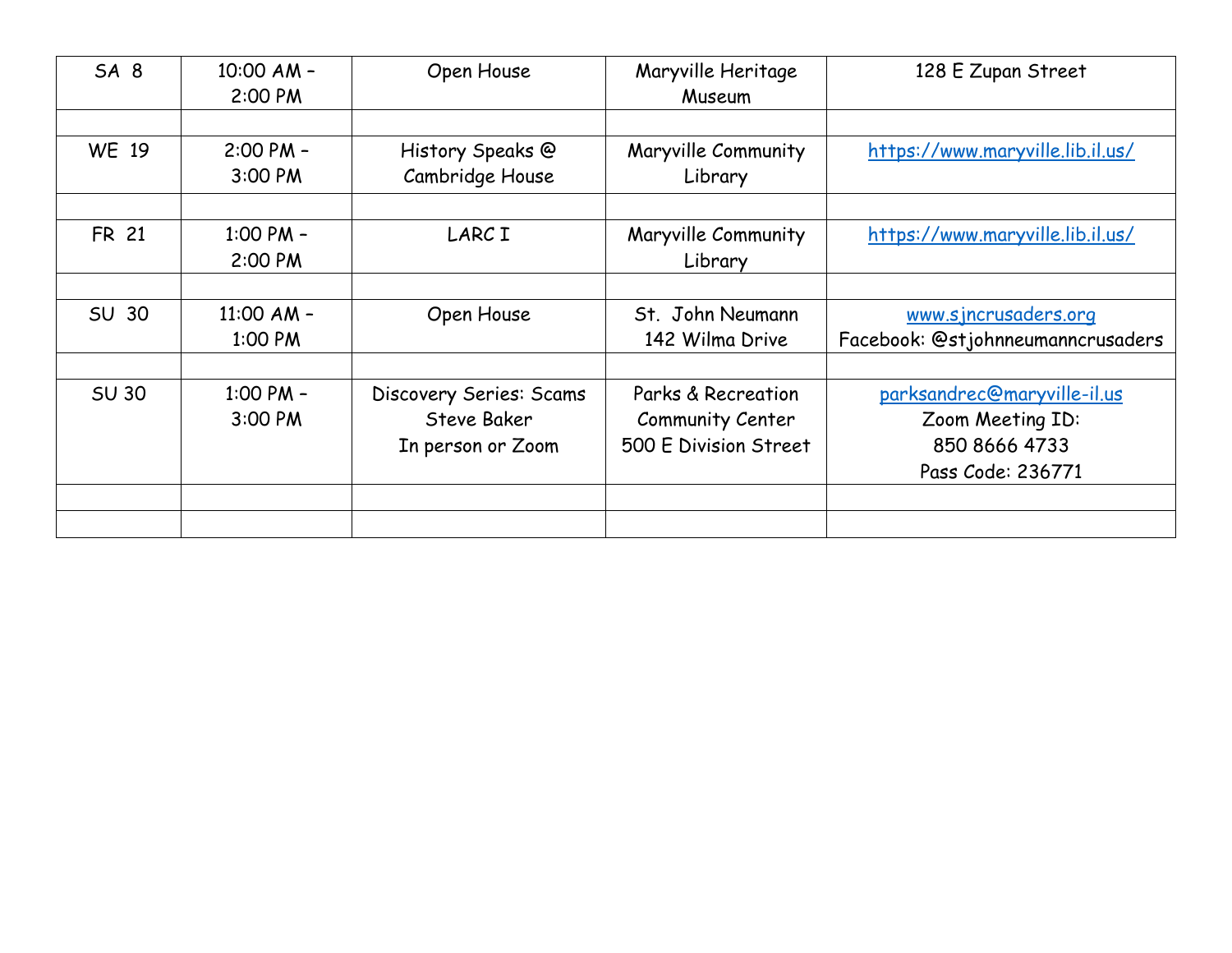#### **F E B R U A R Y 2 0 2 2**

| <b>DATE</b>     | <b>TIME</b>           | <b>EVENT</b>            | <b>SPONSOR</b>               | CONTACT                          |
|-----------------|-----------------------|-------------------------|------------------------------|----------------------------------|
|                 |                       |                         |                              |                                  |
| SA <sub>5</sub> | 10:00 AM -<br>2:00 PM | Open House              | Maryville Heritage<br>Museum | 128 E Zupan Street               |
|                 |                       |                         |                              |                                  |
| SU <sub>6</sub> | 1:00 PM $-$           | Discovery Series: Bee   | Parks & Recreation           | parksandrec@maryville-il.us      |
|                 | 3:00 PM               | Keeping                 | Community Center             | Zoom Meeting ID:                 |
|                 |                       | Dennis Hessel           | 500 E Division Street        | 850 8666 4733                    |
|                 |                       | In person or Zoom       |                              | Pass Code: 236771                |
|                 |                       |                         |                              |                                  |
| <b>WE 16</b>    | $2:00$ PM $-$         | History Speaks @        | Maryville Community          | https://www.maryville.lib.il.us/ |
|                 | 3:00 PM               | Cambridge House         | Library                      |                                  |
|                 |                       |                         |                              |                                  |
| <b>FR 18</b>    | 1:00 PM -             | LARC I                  | Maryville Community          | https://www.maryville.lib.il.us/ |
|                 | 2:00 PM               |                         | Library                      |                                  |
|                 |                       |                         |                              |                                  |
| 20<br><b>SU</b> | $8:30$ AM -           | <b>Blood Drive</b>      | Maryville K of C             | To schedule an appointment, call |
|                 | 12:30 PM              | Appointments            | Mother of Perpetual          | Nick Parker                      |
|                 |                       | recommended but walk-   | Help                         | 618-567-6490                     |
|                 |                       | ups are welcome         | 200 N Lang Street            | https://mph.dio.org/             |
|                 |                       |                         |                              | Click on Bulletin                |
|                 |                       |                         |                              |                                  |
| <b>SU 20</b>    | 1:00 PM -             | Discovery Series: Solar | Parks & Recreation           | parksandrec@maryville-il.us Zoom |
|                 | 3:00 PM               | Energy                  | Community Center             | Meeting ID:                      |
|                 |                       | Elan McMilan            | 500 E Division Street        | 850 8666 4733                    |
|                 |                       | In person or Zoom       |                              | Pass Code: 236771                |
|                 |                       |                         |                              |                                  |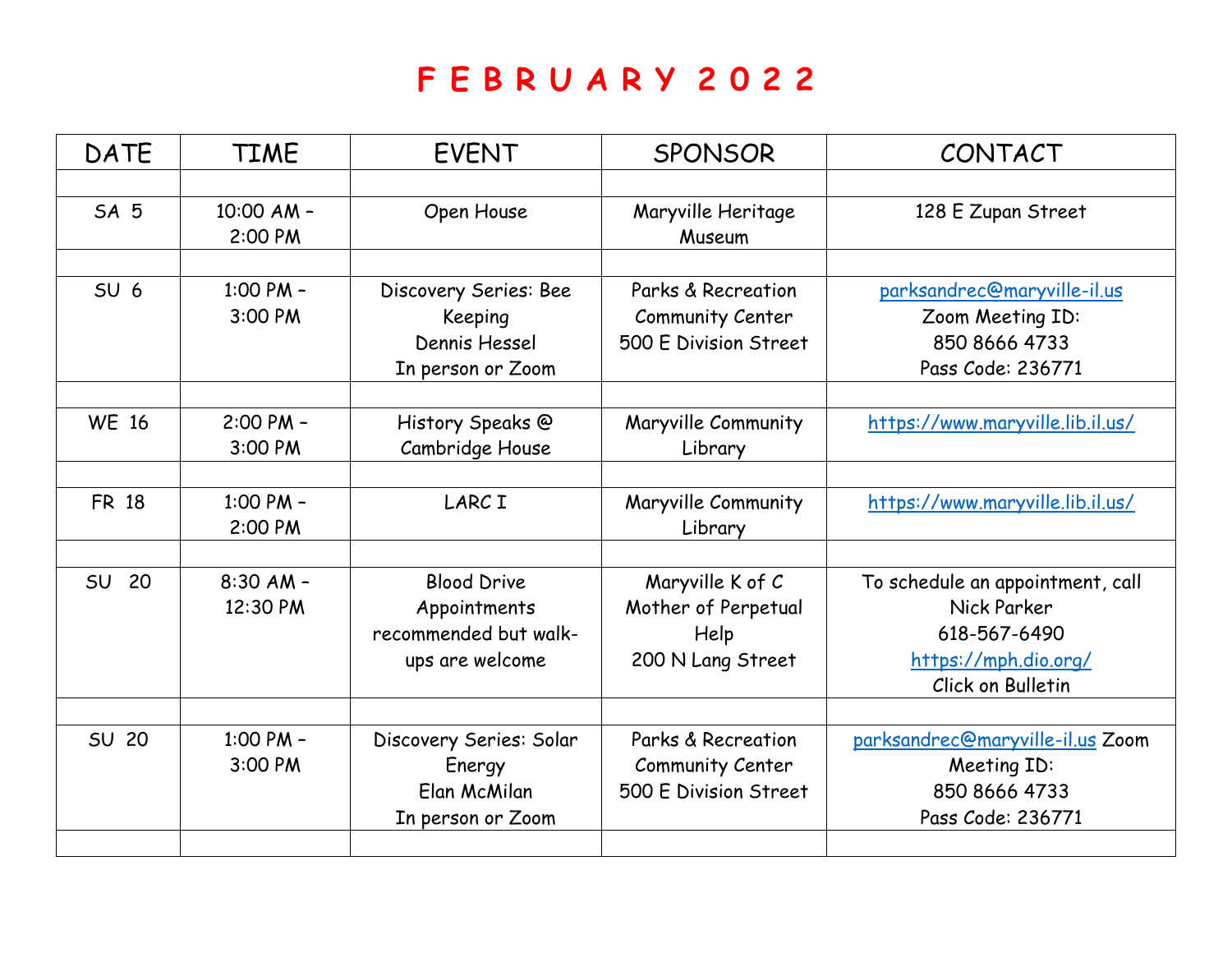| <b>FR 25</b> |             | Deadline to submit Young | Community                | MaryvilleCIB@gmail.com           |
|--------------|-------------|--------------------------|--------------------------|----------------------------------|
|              |             | Citizen Award            | <b>Improvement Board</b> |                                  |
|              |             |                          |                          |                                  |
| <b>FR 25</b> | $4:00 PM -$ | Lenten Fish Fry          | Maryville K of C         | Take out orders only.            |
|              | 7:00 PM     |                          | Mother of Perpetual      |                                  |
|              |             |                          | Help Parish Center       | https://mph.dio.org/             |
|              |             |                          | 200 N Lang Street        | Click - Bulletin                 |
|              |             |                          |                          |                                  |
| SU 27        | 1:00 PM $-$ | Discovery Series:        | Parks & Recreation       | parksandrec@maryville-il.us Zoom |
|              | 3:00 PM     | Gardening for the Birds  | Community Center         | Meeting ID:                      |
|              |             | Lisa Dean                | 500 E Division Street    | 850 8666 4733                    |
|              |             | In person or Zoom        |                          | Pass Code: 236771                |

#### **M A R C H 2 0 2 2**

| <b>DATE</b>     | <b>TIME</b>              | <b>EVENT</b>    | <b>SPONSOR</b>                                                                     | <b>CONTACT</b>                                                    |
|-----------------|--------------------------|-----------------|------------------------------------------------------------------------------------|-------------------------------------------------------------------|
|                 |                          |                 |                                                                                    |                                                                   |
| FR <sub>4</sub> | $2:00$ PM $-$<br>3:00 PM | <b>LARCII</b>   | Maryville Community<br>Library                                                     | https://www.maryville.lib.il.us/                                  |
|                 |                          |                 |                                                                                    |                                                                   |
| FR <sub>4</sub> | $4:00$ PM $-$<br>7:00 PM | Lenten Fish Fry | Maryville K of C<br>Mother of Perpetual<br>Help Parish Center<br>200 N Lang Street | Take out orders only.<br>https://mph.dio.org/<br>Click - Bulletin |
| SA <sub>5</sub> | $10:00$ AM -<br>2:00 PM  | Open House      | Maryville Heritage<br>Museum                                                       | 128 E Zupan Street                                                |
|                 |                          |                 |                                                                                    |                                                                   |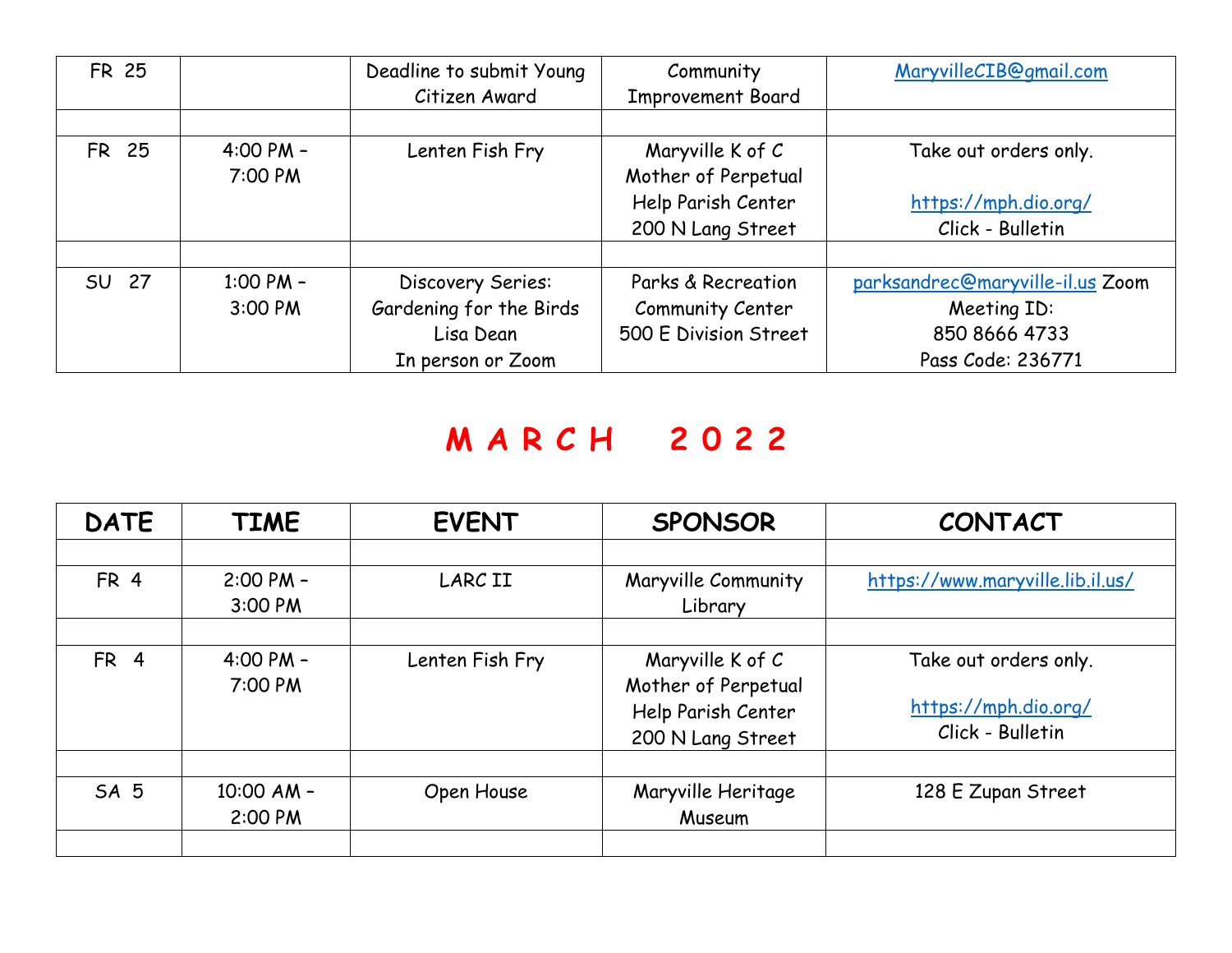| <b>WE 16</b> | $2:00$ PM $-$<br>3:00 PM | History Speaks @<br>Cambridge House                            | Maryville Community<br>Library        | https://www.maryville.lib.il.us/                            |
|--------------|--------------------------|----------------------------------------------------------------|---------------------------------------|-------------------------------------------------------------|
| <b>FR 18</b> | 1:00 PM $-$<br>2:00 PM   | <b>LARCI</b>                                                   | Maryville Community<br>Library        | https://www.maryville.lib.il.us/                            |
| SA 26        | <b>TBD</b>               | 2022 Pub Crawl<br>Belleville (IL)                              | Kelsie's Hope<br>Foundation           | https://kellsieshopefoundation.com/                         |
| <b>TH 31</b> |                          | Deadline to sumbit<br>applications for Hometown<br>Hero Banner | Community<br><b>Improvement Board</b> | Forms are available at:<br>https://www.vil.maryville.il.us/ |
|              |                          |                                                                |                                       |                                                             |

### **A P R I L 2 0 2 2**

| <b>DATE</b>     | <b>TIME</b>    | <b>EVENT</b>     | <b>SPONSOR</b>     | <b>CONTACT</b>                                  |
|-----------------|----------------|------------------|--------------------|-------------------------------------------------|
|                 |                |                  |                    |                                                 |
| SA <sub>2</sub> | $10:00$ AM $-$ | Open House       | Maryville Heritage | 128 E Zupan Street                              |
|                 | 2:00 PM        |                  | Museum             |                                                 |
|                 |                |                  |                    |                                                 |
| SA <sub>9</sub> | $9:00$ AM-     | Open Gate Garden | Master Gardners    | For more information cantact Sarah @            |
|                 | 11:00 AM       | Spring Clean Up  | Drost Park         | 618.344.4230 or ruthieillinois.edu              |
|                 |                |                  | #8 Schiber Court   | Help get the Open Gate Garden ready for spring; |
|                 |                |                  |                    | assist w/weeding & cleaning beds; bring gloves, |
|                 |                |                  |                    | pruners & trowels                               |
|                 |                |                  |                    |                                                 |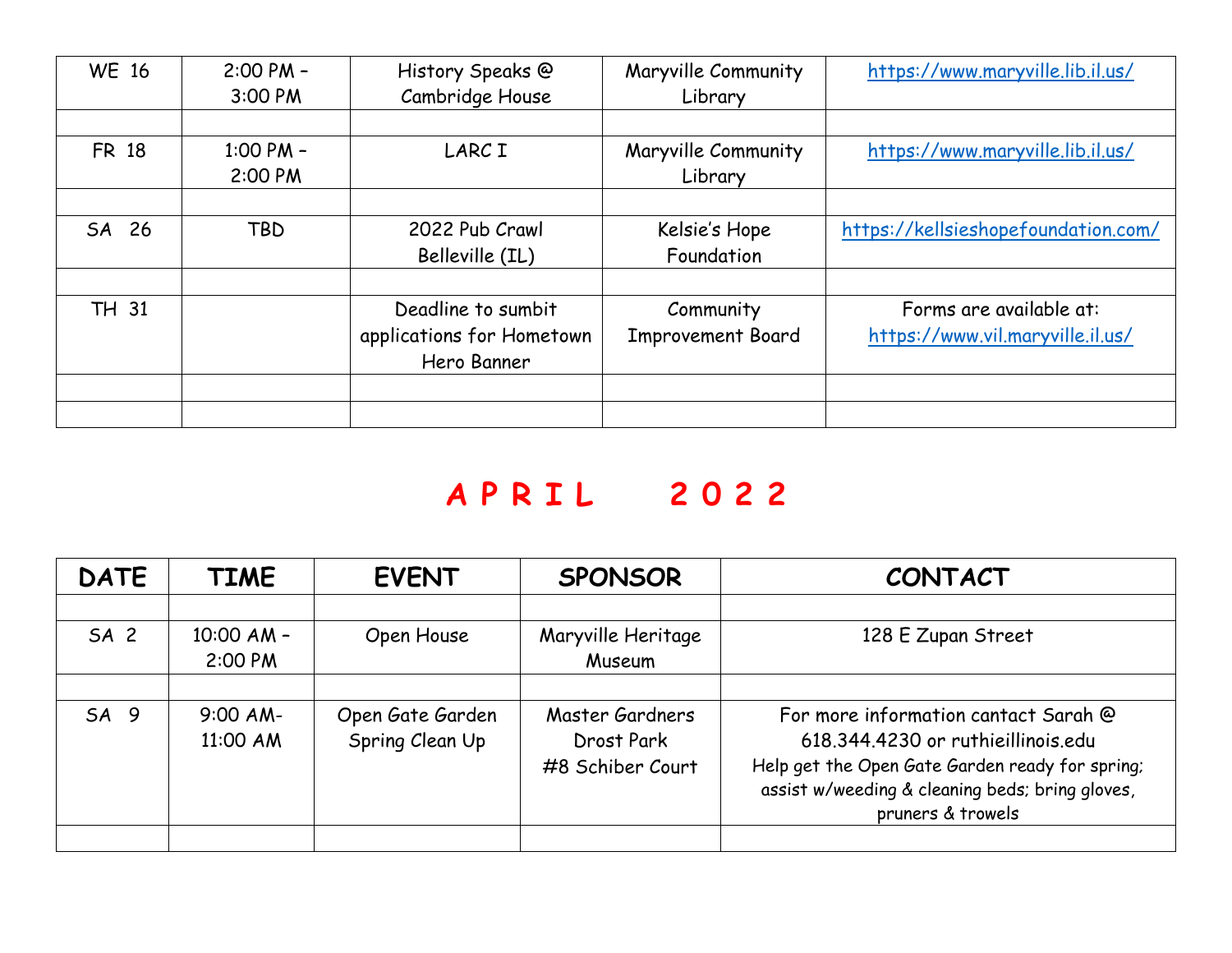| SA <sub>9</sub> | 7:00 PM<br>Doors open<br>6:00 PM                       | 7 <sup>th</sup> Annual MFD<br>Mouse Races              | Maryville Fire<br>Department                         | 300 N Donk Street<br>https://www.vil.maryville.il.us/DocumentCenter/View/1696/Mouse-<br>Races-2022       |
|-----------------|--------------------------------------------------------|--------------------------------------------------------|------------------------------------------------------|----------------------------------------------------------------------------------------------------------|
| <b>FR 15</b>    | 1:00 PM -<br>2:00 PM                                   | LARC I                                                 | Maryville Community<br>Library                       | https://www.maryville.lib.il.us/                                                                         |
| SA 16           | 11:00 AM                                               | Annual Maryville<br><b>Pharmacy Easter Egg</b><br>Hunt | Maryville Pharmacy                                   | Held at Maryville Village Hall<br>2520 N. Center Street<br>https://www.maryvillepharmacy.com/            |
| <b>WE 20</b>    | 2:00 PM -<br>3:00 PM                                   | History Speaks @<br>Cambridge House                    | Maryville Community<br>Library                       | https://www.maryville.lib.il.us/                                                                         |
| FR 22<br>SA 23  | $7:00$ AM -<br>3:00 PM                                 | Village-Wide Yard<br>Sale                              | Community<br><b>Improvement Board</b>                | Register your sale on the Chamber of Commerce<br>website -<br>https://www.troymaryvillecoc.com/          |
| SA 23           | $9:00$ AM-<br>11:00 AM                                 | Spring<br>Rabies/Vaccine Clinic                        | Maryville Fire<br>Department<br>300 N Donk Street    | www.maryvillefire.com<br>Dr. Randla from Horseshoe Lake Animal Hospital will be<br>conducting the clinic |
| SA 23           | 11:00 AM $-$<br>12:30 PM<br>Registration @<br>10:00 AM | Annual Fishing Derby<br>For Ages 15 &<br>Younger       | Parks & Recreation<br>and Steel City Bass<br>Masters | Drost Park - Pavilion #1<br>www.vil.maryville.il.us<br>parksandrec@maryville-il.us<br>618-345-7032       |
| SA 30           | 8:00 AM                                                | Crusaders 5K                                           | St. John Neumann<br>142 Wilma Drive                  | www.sjncrusaders.org<br>Facebook: @stjohnneumanncrusaders                                                |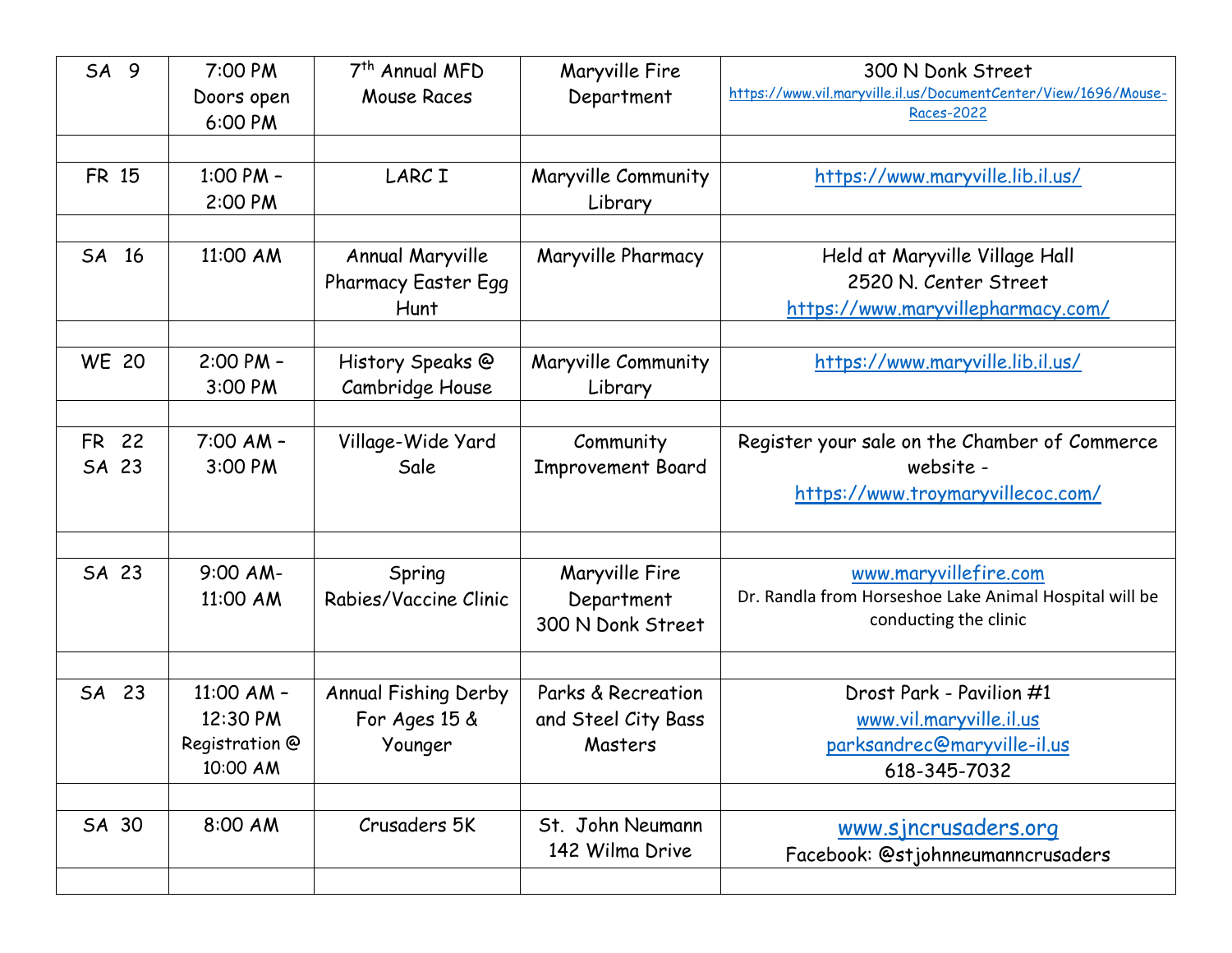#### **M A Y 2 0 2 2**

| <b>DATE</b>     | <b>TIME</b>              | <b>EVENT</b>                                                                   | <b>SPONSOR</b>                      | <b>CONTACT</b>                                       |
|-----------------|--------------------------|--------------------------------------------------------------------------------|-------------------------------------|------------------------------------------------------|
| 5<br><b>TH</b>  | $5:00 - 7:00 P$ M        | Maryville Farmers Market<br>Local Farms, Handmade<br>Goods & Special Guests    | Firemen's Park<br>300 N Donk Street | MaryvilleILfarmersmarket@gmail.com<br>or on Facebook |
| TH <sub>5</sub> | 6:00 PM                  | Mayor's Prayer Dinner<br>@ First Baptist Church of<br>Maryville<br>7110 IL-162 | Village of Maryville                | https://www.vil.maryville.il.us/                     |
| FR 6            | 2:00 PM -<br>3:00 PM     | <b>LARCII</b>                                                                  | Maryville Community<br>Library      | https://www.maryville.lib.il.us/                     |
| SA <sub>7</sub> | 10:00 AM -<br>2:00 PM    | Open House                                                                     | Maryville Heritage<br>Museum        | 128 E Zupan Street                                   |
| <b>TH 12</b>    | $5:00 - 7:00 P$ M        | Maryville Farmers Market<br>Local Farms, Handmade<br>Goods & Special Guests    | Firemen's Park<br>300 N Donk Street | MaryvilleILfarmersmarket@gmail.com<br>or on Facebook |
| <b>WE 16</b>    | $2:00$ PM $-$<br>3:00 PM | History Speaks @<br>Cambridge House                                            | Maryville Community<br>Library      | https://www.maryville.lib.il.us/                     |
| TH 19           | $5:00 - 7:00 P$ M        | Maryville Farmers Market<br>Local Farms, Handmade<br>Goods & Special Guests    | Firemen's Park<br>300 N Donk Street | MaryvilleILfarmersmarket@gmail.com<br>or on Facebook |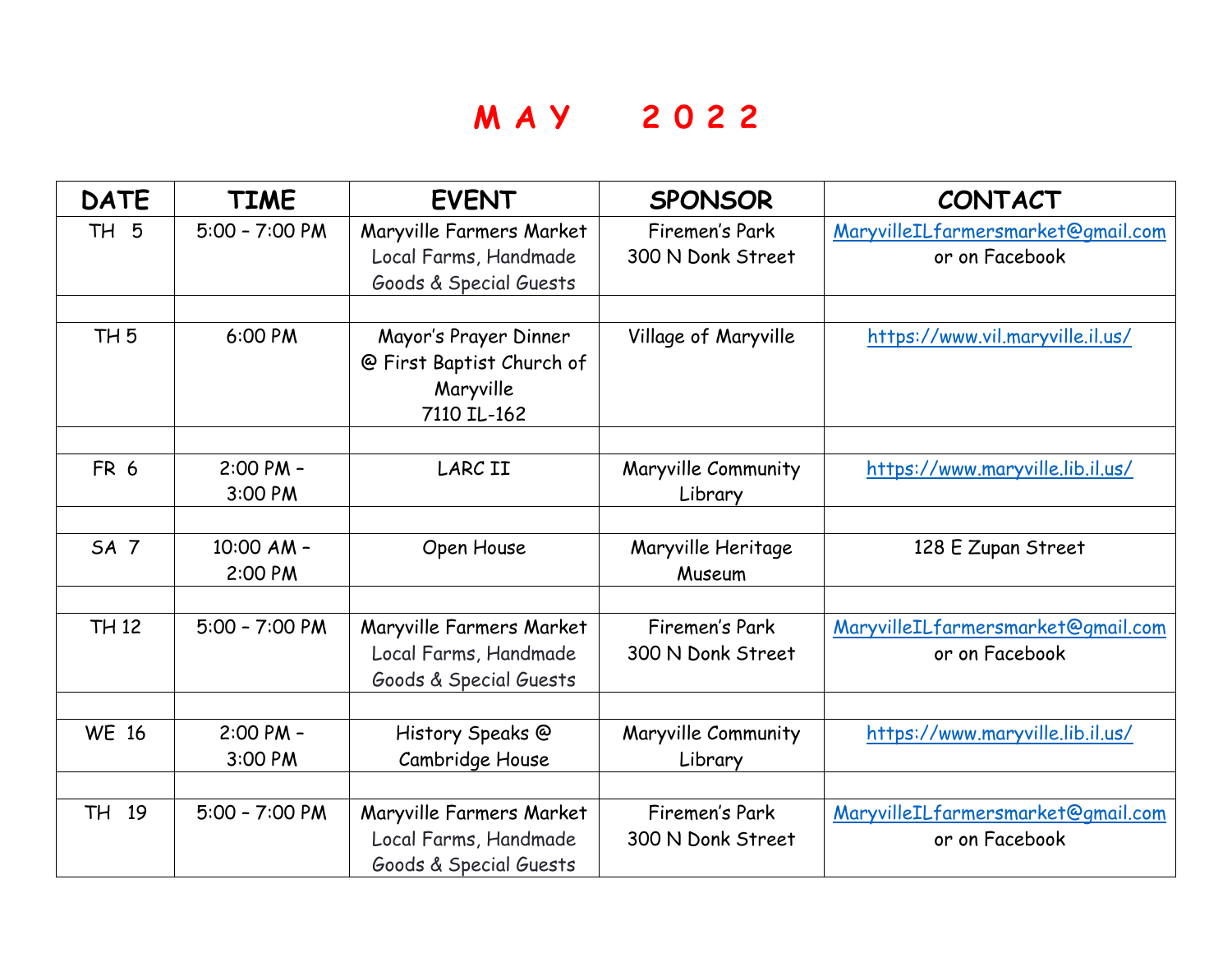| <b>FR 20</b> | $1:00 PM -$ | LARC I               | Maryville Community  | https://www.maryville.lib.il.us/  |
|--------------|-------------|----------------------|----------------------|-----------------------------------|
|              | 2:00 PM     |                      | Library              |                                   |
|              |             |                      |                      |                                   |
| SA 21        | $9:00$ AM - | Spring Craft Fair    | On the grounds of    | Crafters: For application, email: |
|              | 4:00 PM     | Benefitting Anderson | Anderson Hospital    | craftersconspiracy@yahoo.com      |
|              |             | Hospital Auxillary   | 6800 State Route 162 |                                   |

#### **J U N E 2 0 2 2**

| <b>DATE</b>     | <b>TIME</b>       | <b>EVENT</b>                        | <b>SPONSOR</b>      | <b>CONTACT</b>                     |
|-----------------|-------------------|-------------------------------------|---------------------|------------------------------------|
|                 |                   |                                     |                     |                                    |
| TH 2            | $5:00 - 7:00 P$ M | Maryville Farmers Market            | Firemen's Park      | MaryvilleILfarmersmarket@gmail.com |
|                 |                   | Local Farms, Handmade               | 300 N Donk Street   | or on Facebook                     |
|                 |                   | Goods & Special Guests              |                     |                                    |
|                 |                   |                                     |                     |                                    |
| SA <sub>4</sub> | 8:30 AM           | 9 <sup>th</sup> Annual Chuck Bakken | Mother of Perpetual | writelarry@msn.com                 |
|                 | Shotgun Start     | Memorial Golf Scramble              | Help Booster Club   |                                    |
|                 |                   | @ Oak Brook Golf Club               |                     |                                    |
|                 |                   |                                     |                     |                                    |
| SA <sub>4</sub> | <b>Dusk</b>       | Movie in the Park                   | Maryville Parks &   | parksandrec@maryville-il.us        |
|                 | (About 8:30 PM)   | "Sing 2"                            | Recreation          |                                    |
|                 |                   |                                     | Drost Park          |                                    |
|                 |                   |                                     | Library Parking Lot |                                    |
|                 |                   |                                     |                     |                                    |
| MO <sub>6</sub> | 10:00 AM -        | Open House                          | Maryville Heritage  | 128 E Zupan Street                 |
|                 | 2:00 PM           |                                     | Museum              |                                    |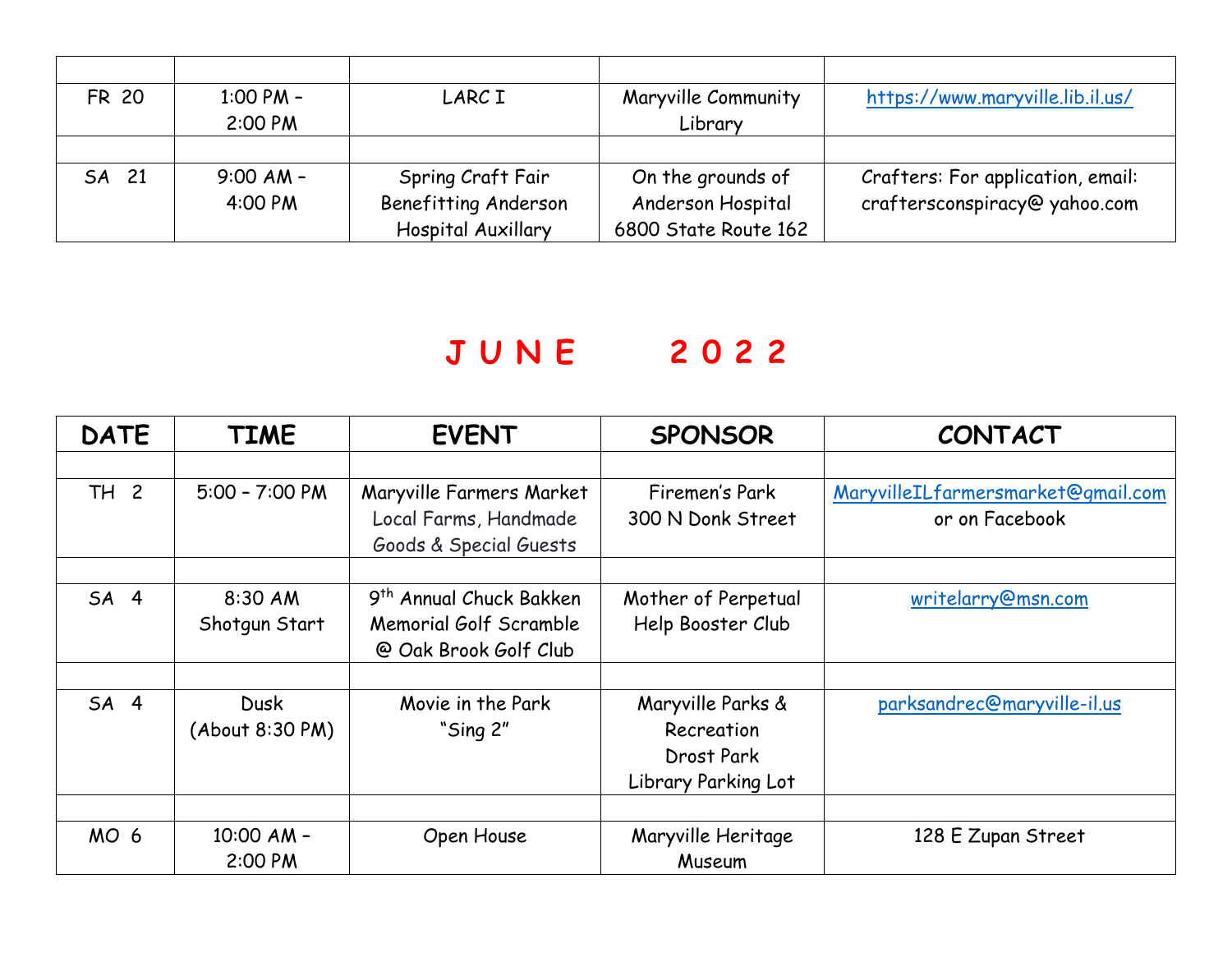| TH 9         | $6:00$ PM $-$<br>8:00 PM       | Master Gardeners: Open<br>Gate Open House                                                                                                        | Maryville Parks &<br>Recreation<br>Drost Park                                                      | parksandrec@maryville-il.us                          |
|--------------|--------------------------------|--------------------------------------------------------------------------------------------------------------------------------------------------|----------------------------------------------------------------------------------------------------|------------------------------------------------------|
|              |                                |                                                                                                                                                  |                                                                                                    |                                                      |
| <b>WE 15</b> | 2:00 PM -<br>3:00 PM           | History Speaks @<br>Cambridge House                                                                                                              | Maryville Community<br>Library                                                                     | https://www.maryville.lib.il.us/                     |
|              |                                |                                                                                                                                                  |                                                                                                    |                                                      |
|              |                                |                                                                                                                                                  |                                                                                                    |                                                      |
| TH 16        | $5:00 - 7:00 P$ M              | Maryville Farmers Market                                                                                                                         | Firemen's Park                                                                                     | MaryvilleILfarmersmarket@gmail.com                   |
|              |                                | Local Farms, Handmade<br>Goods & Special Guests                                                                                                  | 300 N Donk Street                                                                                  | or on Facebook                                       |
|              |                                |                                                                                                                                                  |                                                                                                    |                                                      |
| <b>FR 17</b> | 1:00 PM -<br>2:00 PM           | LARC I                                                                                                                                           | Maryville Community<br>Library                                                                     | https://www.maryville.lib.il.us/                     |
|              |                                |                                                                                                                                                  |                                                                                                    |                                                      |
| SA 18        | <b>Dusk</b><br>(About 8:30 PM) | Movie in the Park<br>"Encanto"                                                                                                                   | Maryville Parks &<br>Recreation<br>Drost Park<br>Library Parkimg Lot                               | parksandrec@maryville-il.us                          |
|              |                                |                                                                                                                                                  |                                                                                                    |                                                      |
| TH 23        | 5:00 PM-<br>7:00 PM            | Herald Square Inaugural<br>Market<br>Maryville Farmers Market<br>Local farms, food, adult<br>beverages, frozen custard,<br>artisans & live music | Held @ Old Herald<br>Square Brewery &<br><b>Distillery</b><br>115 East Clay Street<br>Collinsville | MaryvilleILfarmersmarket@gmail.com<br>or on Facebook |
|              |                                |                                                                                                                                                  |                                                                                                    |                                                      |
| TH 30        | $5:00 - 7:00 P$ M              | Maryville Farmers Market<br>Local Farms, Handmade<br>Goods & Special Guests                                                                      | Firemen's Park<br>300 N Donk Street                                                                | MaryvilleILfarmersmarket@gmail.com<br>or on Facebook |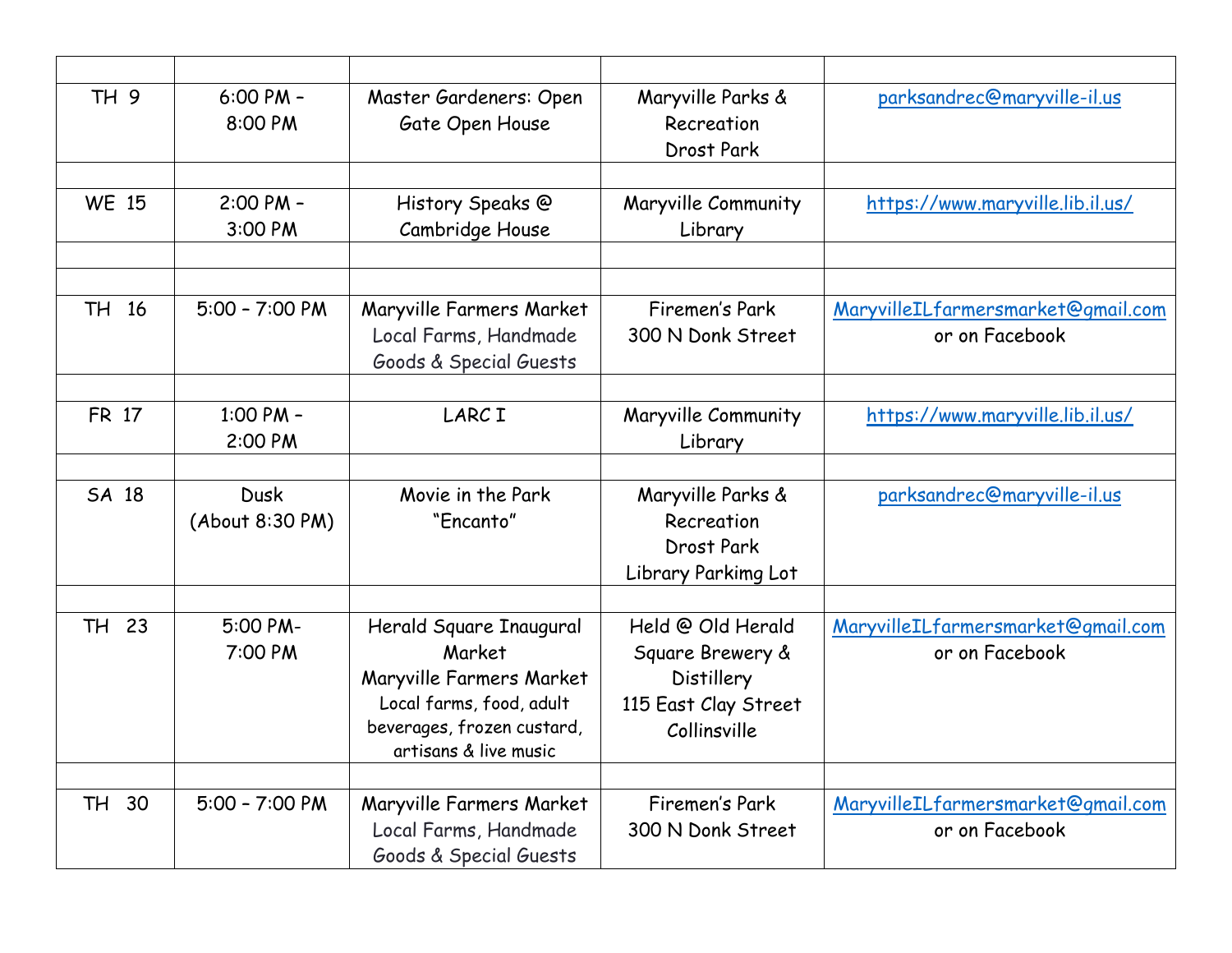## **J U L Y 2 0 2 2**

| <b>DATE</b>     | <b>TIME</b>              | <b>EVENT</b>                                        | <b>SPONSOR</b>                                | CONTACT                          |
|-----------------|--------------------------|-----------------------------------------------------|-----------------------------------------------|----------------------------------|
|                 |                          |                                                     |                                               |                                  |
| FR 1            | 2:00 PM -<br>3:00 PM     | <b>LARCII</b>                                       | Maryville Community<br>Library                | https://www.maryville.lib.il.us/ |
|                 |                          |                                                     |                                               |                                  |
| FR <sub>8</sub> | 7:00 - Midnight          | Maryville Firemens<br>Homecoming<br>@ Firemens Park | Maryville Fire<br>Department                  | www.maryvillefire.com            |
|                 |                          |                                                     |                                               |                                  |
| SA 9            | 10:00 AM -<br>2:00 PM    | Open House                                          | Maryville Heritage<br>Museum                  | 128 E Zupan Street               |
|                 |                          |                                                     |                                               |                                  |
|                 |                          |                                                     |                                               |                                  |
| SA <sub>9</sub> | 6:00 - Midnight          | Maryville Firemens<br>Homecoming<br>@ Firemens Park | Maryville Fire<br>Department                  | www.maryvillefire.com            |
|                 |                          |                                                     |                                               |                                  |
| <b>FR 15</b>    | 1:00 PM -<br>2:00 PM     | <b>LARCI</b>                                        | Maryville Community<br>Library                | https://www.maryville.lib.il.us/ |
|                 |                          |                                                     |                                               |                                  |
| TH 16           | $6:00$ PM -<br>8:00 PM   | Master Gardeners<br>Day Lily Festival & Sale        | Maryville Parks &<br>Recreation<br>Drost Park | parksandrec@maryville-il.us      |
|                 |                          |                                                     |                                               |                                  |
| <b>WE 20</b>    | $2:00$ PM $-$<br>3:00 PM | History Speaks @<br>Cambridge House                 | Maryville Community<br>Library                | https://www.maryville.lib.il.us/ |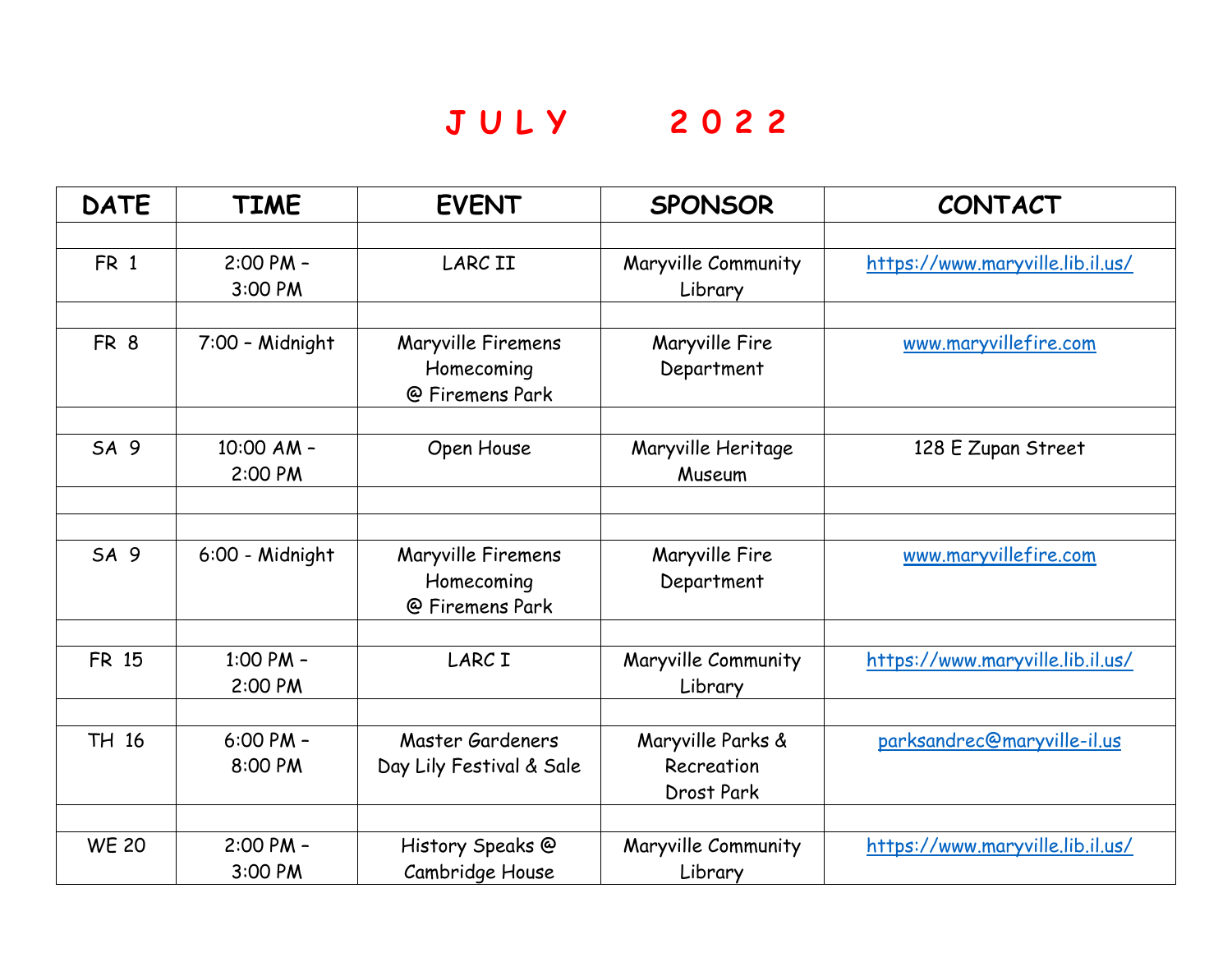| TH 21 | $5:00 - 7:00 P$ M              | Maryville Farmers<br>Market<br>Local Farms, Handmade<br>Goods & Special Guests | Firemen's Park<br>300 N Donk Street                                  | MaryvilleILfarmersmarket@gmail.com<br>or on Facebook |
|-------|--------------------------------|--------------------------------------------------------------------------------|----------------------------------------------------------------------|------------------------------------------------------|
| SA 23 | <b>Dusk</b><br>(About 8:30 PM) | Movie in the Park<br>"Spiderman, No Way<br>Home"                               | Maryville Parks &<br>Recreation<br>Drost Park<br>Library Parking Lot | parksandrec@maryville-il.us                          |

# **A U G U S T 2 0 2 2**

| <b>DATE</b>     | <b>TIME</b>              | <b>EVENT</b>                                                                | <b>SPONSOR</b>                                                         | <b>CONTACT</b>                                       |
|-----------------|--------------------------|-----------------------------------------------------------------------------|------------------------------------------------------------------------|------------------------------------------------------|
|                 |                          |                                                                             |                                                                        |                                                      |
| TH 4            | $5:00 - 7:00 P$ M        | Maryville Farmers Market<br>Local Farms, Handmade<br>Goods & Special Guests | Firemen's Park<br>300 N Donk Street                                    | MaryvilleILfarmersmarket@gmail.com<br>or on Facebook |
|                 |                          |                                                                             |                                                                        |                                                      |
| SA <sub>6</sub> | $10:00$ AM -<br>2:00 PM  | Open House                                                                  | Maryville Heritage<br>Museum                                           | 128 E Zupan Street                                   |
| SU <sub>7</sub> | $3:00$ PM $-$<br>4:30 PM | Kids Concert in the Park<br>Big Papa G - DJ                                 | Maryville Parks &<br>Recreation<br>Firemen's Park<br>300 N Donk Street | parksandrec@maryville-il.us                          |
|                 |                          |                                                                             |                                                                        |                                                      |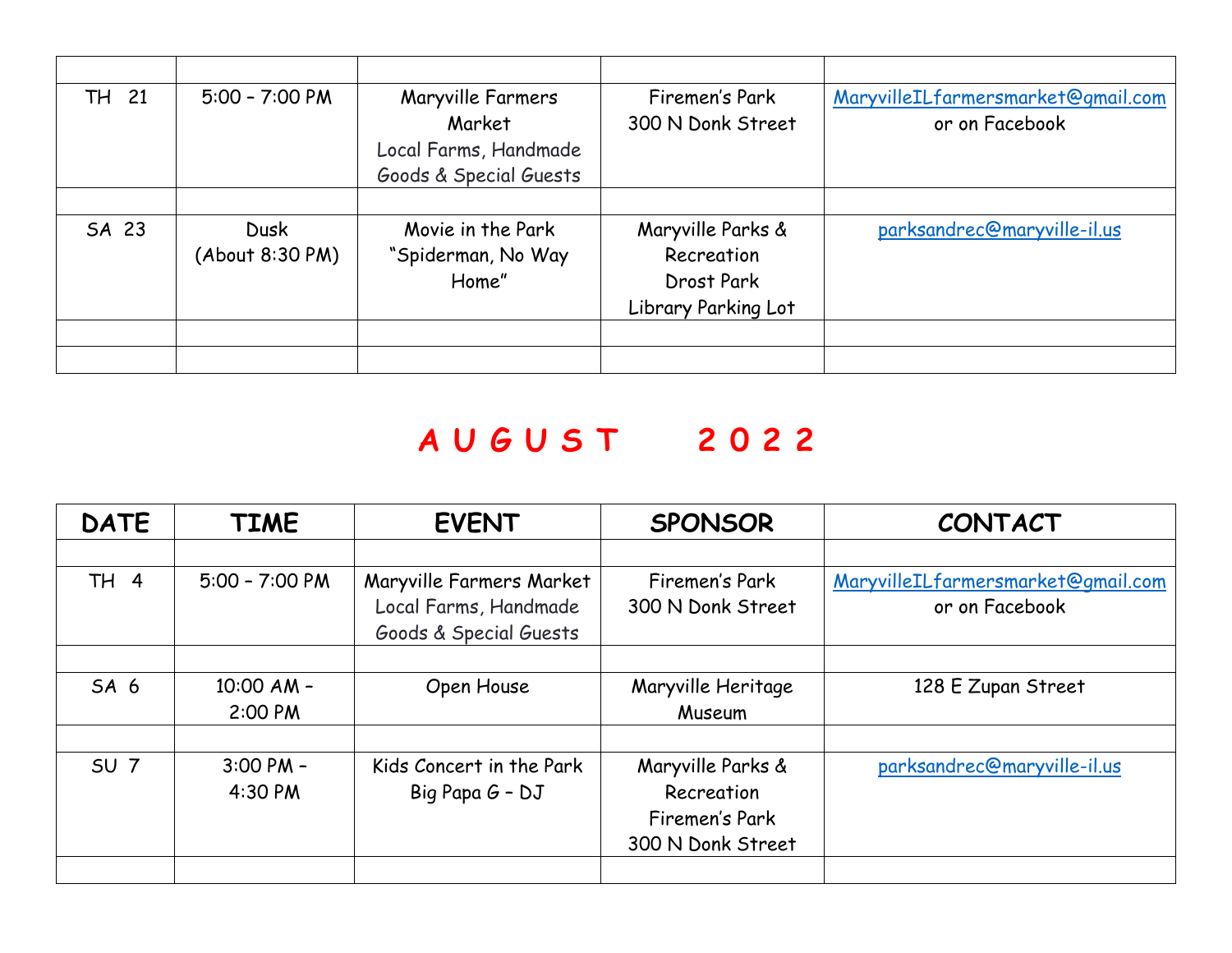| <b>WE 17</b> | $2:00$ PM $-$<br>3:00 PM | History Speaks @<br>Cambridge House             | Maryville Community<br>Library                    | https://www.maryville.lib.il.us/   |
|--------------|--------------------------|-------------------------------------------------|---------------------------------------------------|------------------------------------|
|              |                          |                                                 |                                                   |                                    |
| TH 18        | $5:00 - 7:00 P$ M        | Maryville Farmers Market                        | Firemen's Park                                    | MaryvilleILfarmersmarket@gmail.com |
|              |                          | Local Farms, Handmade<br>Goods & Special Guests | 300 N Donk Street                                 | or on Facebook                     |
|              |                          |                                                 |                                                   |                                    |
| <b>FR 19</b> | 1:00 PM $-$<br>2:00 PM   | LARC I                                          | Maryville Community<br>Library                    | https://www.maryville.lib.il.us/   |
|              |                          |                                                 |                                                   |                                    |
| SA 27        | $7:00$ PM $-$<br>8:30 PM | Concert in the Park<br>Abbey Road Warriors      | Maryville Parks &<br>Recreation<br>Firemen's Park | parksandrec@maryville-il.us        |
|              |                          |                                                 | 300 N Donk Street                                 |                                    |

# **S E P T E M B E R 2 0 2 2**

| <b>DATE</b>     | <b>TIME</b>       | <b>EVENT</b>           | <b>SPONSOR</b>      | <b>CONTACT</b>                     |
|-----------------|-------------------|------------------------|---------------------|------------------------------------|
|                 |                   |                        |                     |                                    |
| <b>TH 1</b>     | $5:00 - 7:00 P$ M | Maryville Farmers      | Firemen's Park      | MaryvilleILfarmersmarket@gmail.com |
|                 |                   | Market                 | 300 N Donk Street   | or on Facebook                     |
|                 |                   | Local Farms, Handmade  |                     |                                    |
|                 |                   | Goods & Special Guests |                     |                                    |
|                 |                   |                        |                     |                                    |
| <b>FR 2</b>     | $2:00 PM -$       | LARC II                | Maryville Community | https://www.maryville.lib.il.us/   |
|                 | 3:00 PM           |                        | Library             |                                    |
|                 |                   |                        |                     |                                    |
| FR <sub>9</sub> | 1:00 PM           | 30TH Annual Golf       | St. John Neumann    | www.sjncrusaders.org               |
|                 |                   | Scramble               | 142 Wilma Drive     | Facebook: @stjohnneumanncrusaders  |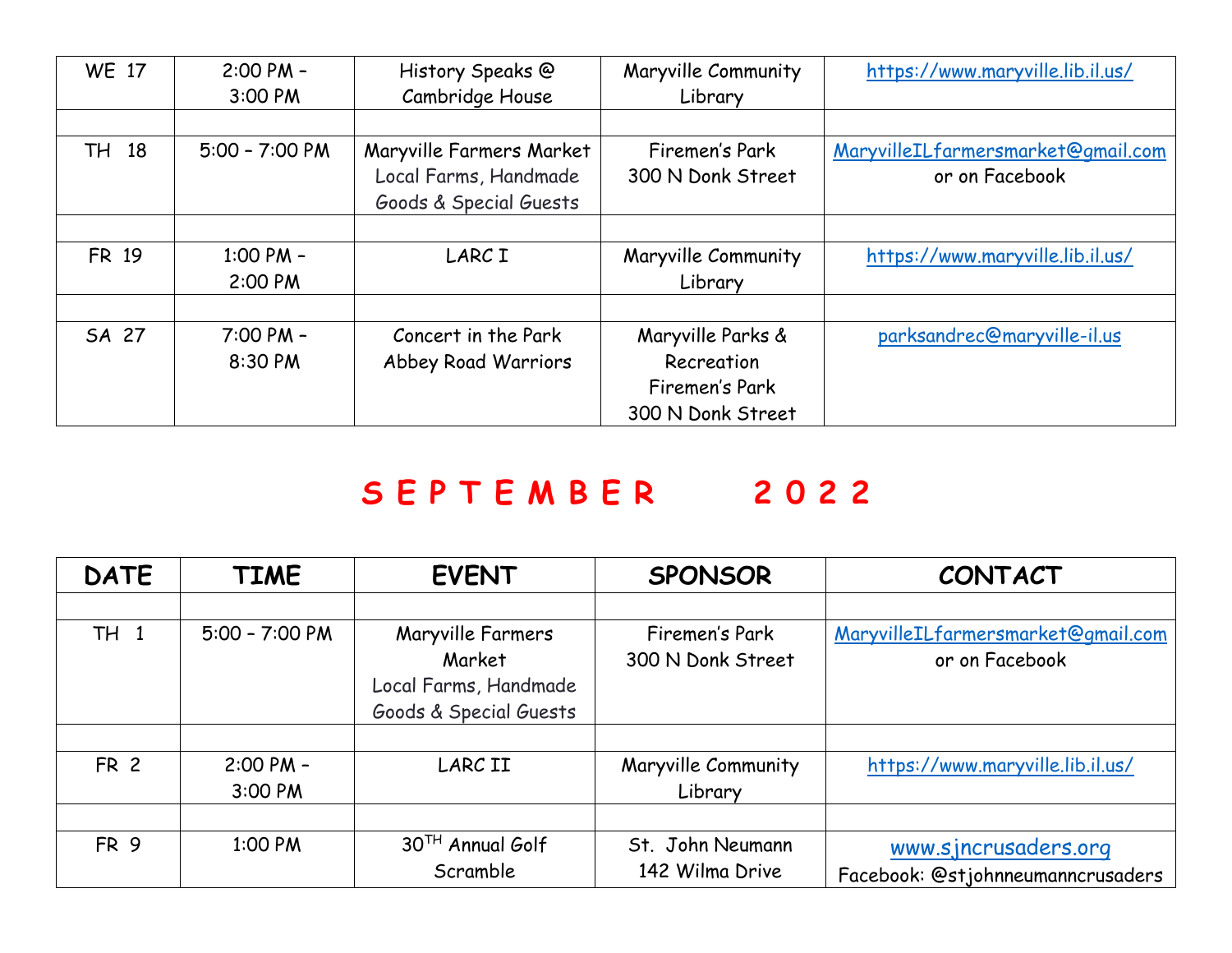| FR <sub>9</sub><br>SA 10 | $7:00$ AM -<br>3:00 PM   | Village-Wide Yard Sale                                       | Community<br><b>Improvement Board</b>                                  | Register your sale on the Chamber of<br>Commerce website -<br>https://www.troymaryvillecoc.com/ |
|--------------------------|--------------------------|--------------------------------------------------------------|------------------------------------------------------------------------|-------------------------------------------------------------------------------------------------|
|                          |                          |                                                              |                                                                        |                                                                                                 |
| <b>SA 10</b>             | 10:00 AM -<br>2:00 PM    | Open House                                                   | Maryville Heritage<br>Museum                                           | 128 E Zupan Street                                                                              |
|                          |                          |                                                              |                                                                        |                                                                                                 |
|                          |                          |                                                              |                                                                        |                                                                                                 |
| SA 10                    | $7:00$ PM $-$<br>8:15 PM | Concert in the Park<br>Troy Community Band                   | Maryville Parks &<br>Recreation<br>Firemen's Park<br>300 N Donk Street | parksandrec@maryville-il.us                                                                     |
|                          |                          |                                                              |                                                                        |                                                                                                 |
| <b>FR 16</b>             | 1:00 PM -<br>2:00 PM     | <b>LARCI</b>                                                 | Maryville Community<br>Library                                         | https://www.maryville.lib.il.us/                                                                |
|                          |                          |                                                              |                                                                        |                                                                                                 |
| <b>WE 21</b>             | $2:00$ PM $-$<br>3:00 PM | History Speaks @<br>Cambridge House                          | Maryville Community<br>Library                                         | https://www.maryville.lib.il.us/                                                                |
|                          |                          |                                                              |                                                                        |                                                                                                 |
| <b>SA 24</b>             | Noon-<br>5:00 PM         | Kayaking on Drost Lake                                       | Maryville Parks &<br>Recreation<br>Drost Park                          | parksandrec@maryville-il.us                                                                     |
|                          |                          |                                                              |                                                                        |                                                                                                 |
| SA 24                    | 7:00 PM -<br>8:30 PM     | Concert in the Park<br>River Bend -<br><b>Dueling Pianos</b> | Maryville Parks &<br>Recreation<br>Firemen's Park<br>300 N Donk Street | parksandrec@maryville-il.us                                                                     |
|                          |                          |                                                              |                                                                        |                                                                                                 |
|                          |                          |                                                              |                                                                        |                                                                                                 |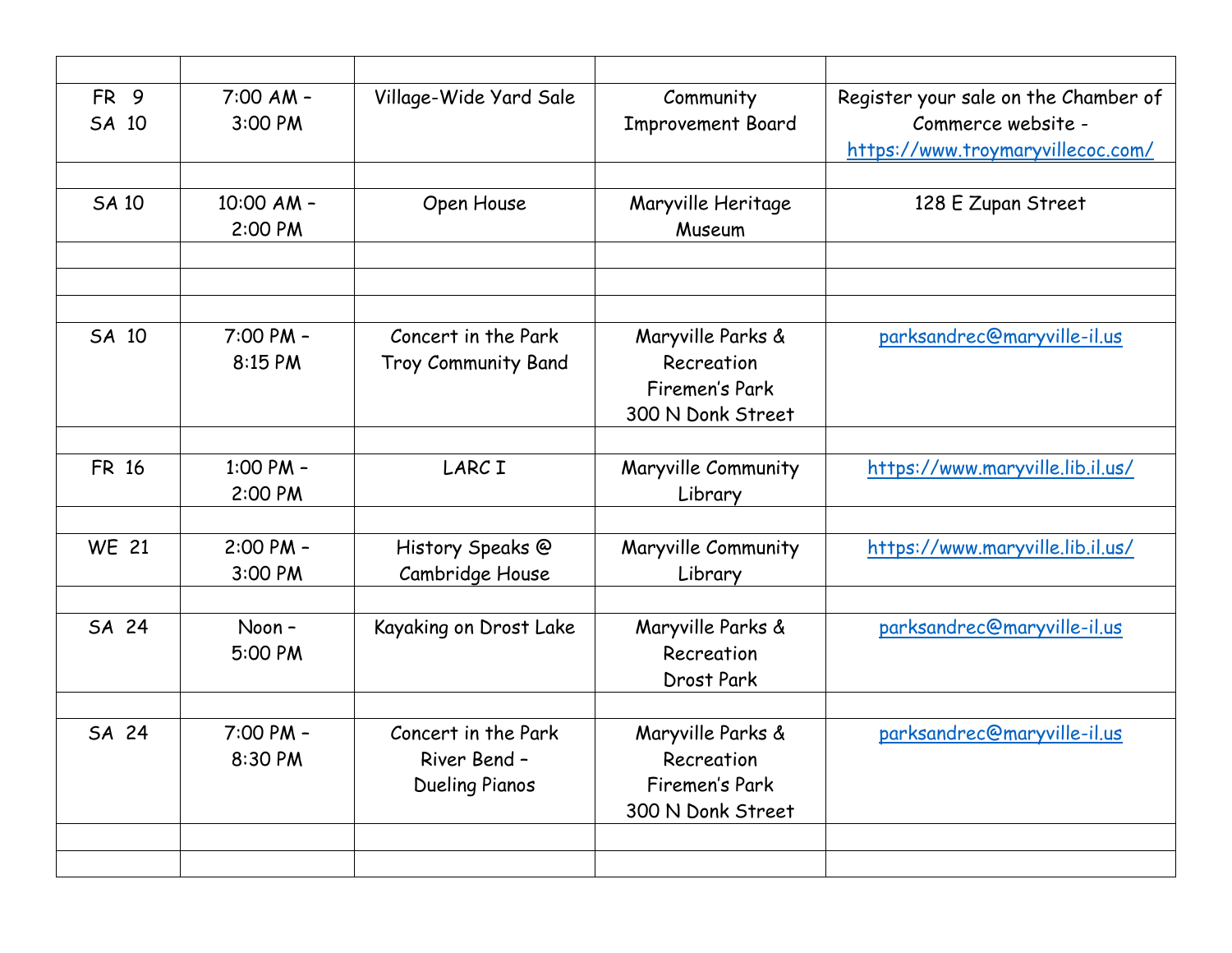# **O C T O B E R 2 0 2 2**

| <b>DATE</b>     | <b>TIME</b>   | <b>EVENT</b>            | <b>SPONSOR</b>      | <b>CONTACT</b>                   |
|-----------------|---------------|-------------------------|---------------------|----------------------------------|
|                 |               |                         |                     |                                  |
| SA <sub>1</sub> | 10:00 AM -    | Open House              | Maryville Heritage  | 128 E Zupan Street               |
|                 | 2:00 PM       |                         | Museum              |                                  |
|                 |               |                         |                     |                                  |
| SU <sub>9</sub> |               | Concert in the Park     | Maryville Parks &   | parksandrec@maryville-il.us      |
|                 |               | George Portz & Friends  | Recreation          |                                  |
|                 |               | of Bluegrass            | Firemen's Park      |                                  |
|                 |               |                         | 300 N Donk Street   |                                  |
| SA 15           | 11:00 AM $-$  | Kiwanis Fall Festival   | Kiwanis Club        |                                  |
|                 |               |                         |                     | 3shortboys@charter.net           |
|                 | 2:00 PM       |                         | Firemen's Park      |                                  |
|                 |               |                         | 300 N Donk Street   |                                  |
| SA 15           | 1:00 PM -     | Bark in the Park at     | Maryville Parks &   | parksandrec@maryville-il.us      |
|                 | 3:00 PM       | <b>Kiwanis Festival</b> | Recreation          |                                  |
|                 |               |                         | Firemen's Park      |                                  |
|                 |               |                         | 300 N Donk Street   |                                  |
|                 |               |                         |                     |                                  |
| <b>WE 19</b>    | $2:00$ PM $-$ | History Speaks @        | Maryville Community | https://www.maryville.lib.il.us/ |
|                 | 3:00 PM       | Cambridge House         | Library             |                                  |
|                 |               |                         |                     |                                  |
| <b>FR 21</b>    | 1:00 PM -     | LARC I                  | Maryville Community | https://www.maryville.lib.il.us/ |
|                 | 2:00 PM       |                         | Library             |                                  |
|                 |               |                         |                     |                                  |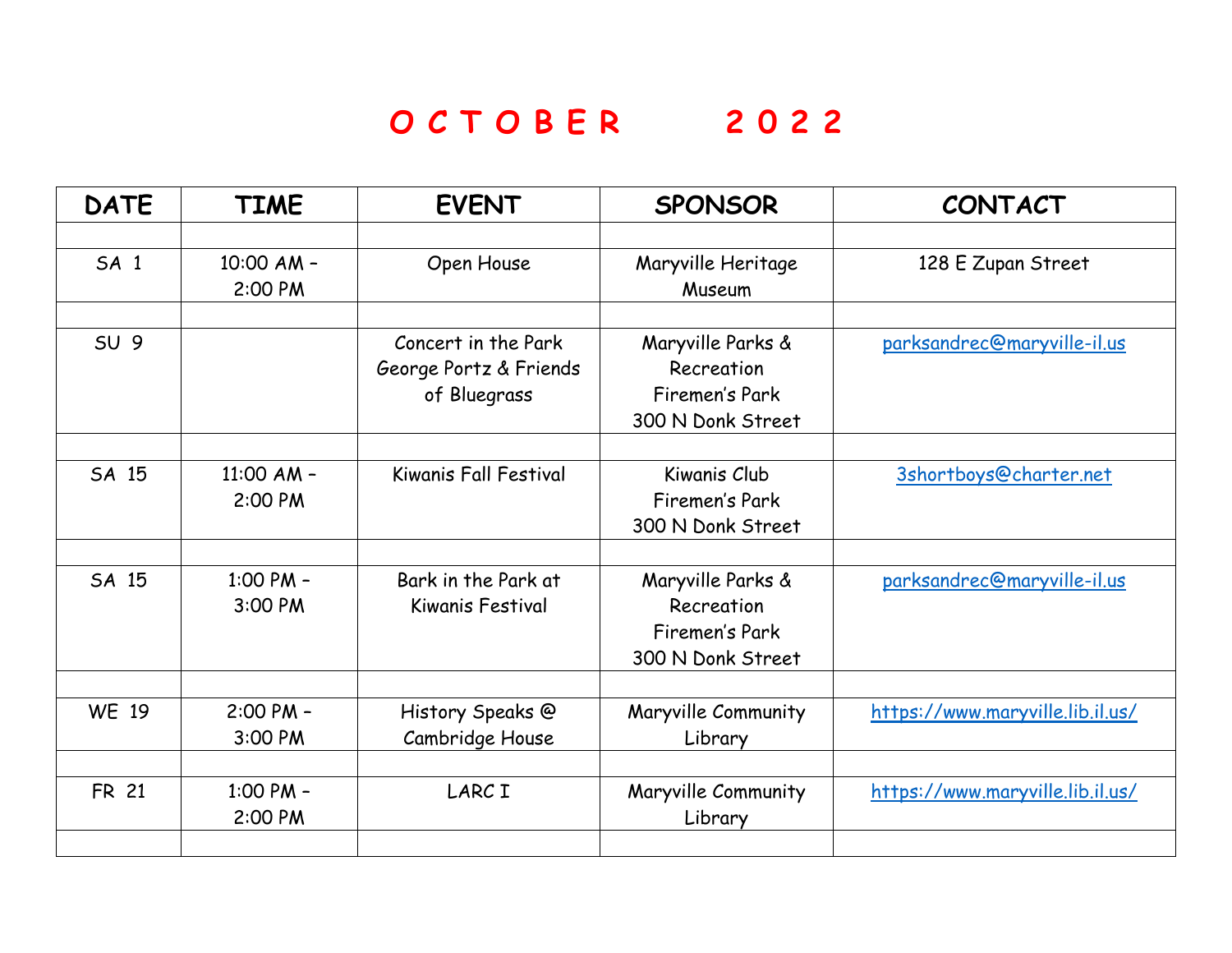| 22<br>SA  | $9:00$ AM - | Electornics Recycling & | Village of Maryville & | https://www.vil.maryville.il.us/ |
|-----------|-------------|-------------------------|------------------------|----------------------------------|
| Tentative | Noon        | Paper Shredding         | Community Improvement  |                                  |
|           |             | Location: TBD           | Board                  |                                  |

# **N O V E M B E R 2 0 2 2**

| <b>DATE</b>     | <b>TIME</b>              | <b>EVENT</b>                                      | <b>SPONSOR</b>                                     | <b>CONTACT</b>                                            |
|-----------------|--------------------------|---------------------------------------------------|----------------------------------------------------|-----------------------------------------------------------|
|                 |                          |                                                   |                                                    |                                                           |
| TH3             | $11:00$ AM -<br>2:00 PM  | St. Anne's Altar Society<br>Card Party & Luncheon | St. Anne's Altar<br>Society<br>Mother of Perpetual | https://mph.dio.org/                                      |
|                 |                          | Doors open @ 11:00 AM<br>Luncheon @ 11:30 AM      | Help<br>200 N Lang Street                          |                                                           |
| FR <sub>4</sub> | $2:00$ PM $-$<br>3:00 PM | <b>LARCII</b>                                     | Maryville Community<br>Library                     | https://www.maryville.lib.il.us/                          |
|                 |                          |                                                   |                                                    |                                                           |
| SA 5            | 10:00 AM -<br>2:00 PM    | Open House                                        | Maryville Heritage<br>Museum                       | 128 E Zupan Street                                        |
|                 |                          |                                                   |                                                    |                                                           |
| SA 12           | 9:00 AM                  | 5K/1M Turkey Trot<br><b>Walk/Run Race</b>         | Maryville Parks &<br>Recreation<br>Drost Park      | parksandrec@maryville-il.us                               |
|                 |                          |                                                   |                                                    |                                                           |
| <b>SA 12</b>    | 5:00 PM                  | 29 <sup>th</sup> Annual Dinner<br>Auction         | St. John Neumann<br>142 Wilma Drive                | www.sjncrusaders.org<br>Facebook: @stjohnneumanncrusaders |
|                 |                          |                                                   |                                                    |                                                           |
| <b>WE 16</b>    | 2:00 PM -<br>3:00 PM     | History Speaks @<br>Cambridge House               | Maryville Community<br>Library                     | https://www.maryville.lib.il.us/                          |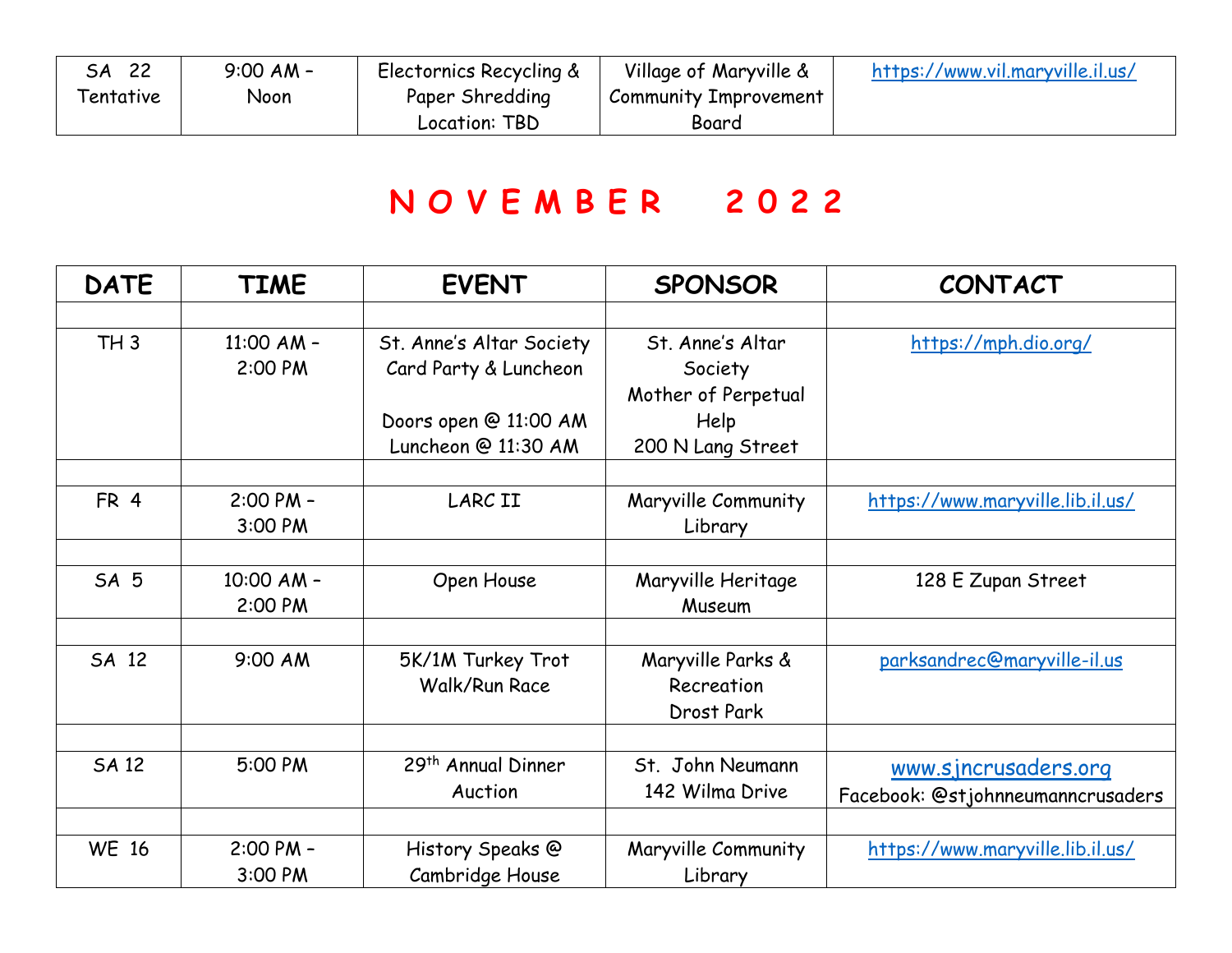| <b>FR 18</b> | $1:00$ PM $-$ | LARC I                            | Maryville Community | https://www.maryville.lib.il.us/    |
|--------------|---------------|-----------------------------------|---------------------|-------------------------------------|
|              | 2:00 PM       |                                   | Library             |                                     |
|              |               |                                   |                     |                                     |
| SA 19        | 6:00-10:00 PM | Trees of Hope                     | Kelsie's Hope       | https://kellsieshopefoundation.com/ |
|              |               | @ Gateway Convention              | Foundation          |                                     |
|              |               | Center                            |                     |                                     |
|              |               |                                   |                     |                                     |
| SA 26        | $5 - 8$ PM    | Winter Village Market             | Firemen's Park      | Email:                              |
|              |               | Join us as we Transform           | 300 N Donk Street   | maryvilleILfarmersmarket@gmail.com  |
|              |               | Firemen's Park into a Winter      |                     | for more information                |
|              |               | Market reminiscent of the days    |                     |                                     |
|              |               | when coal miners called Maryville |                     | or find them on Facebook            |
|              |               | home. Enjoy shopping from many    |                     |                                     |
|              |               | vendors with handmade crafts,     |                     |                                     |
|              |               | farm-fresh goods, and a variety   |                     |                                     |
|              |               | of gifts. Food and beverages will |                     |                                     |
|              |               | also be available.                |                     |                                     |

#### **D E C E M B E R 2 0 2 2**

| <b>DATE</b>     | <b>TIME</b>         | <b>EVENT</b>                                                 | <b>SPONSOR</b>                                                                  | <b>CONTACT</b>                   |
|-----------------|---------------------|--------------------------------------------------------------|---------------------------------------------------------------------------------|----------------------------------|
|                 |                     |                                                              |                                                                                 |                                  |
| $1 - 31$        |                     | Food Drive                                                   | Maryville Community<br>Library                                                  | https://www.maryville.lib.il.us/ |
|                 |                     |                                                              |                                                                                 |                                  |
| SA <sub>3</sub> | $8:00$ AM -<br>Noon | St. Anne's Altar Society<br>Homemade Cookie Sale<br>& Raffle | St. Anne's Altar<br>Society<br>Mother of Perpetual<br>Help<br>200 N Lang Street | https://mph.dio.org/             |